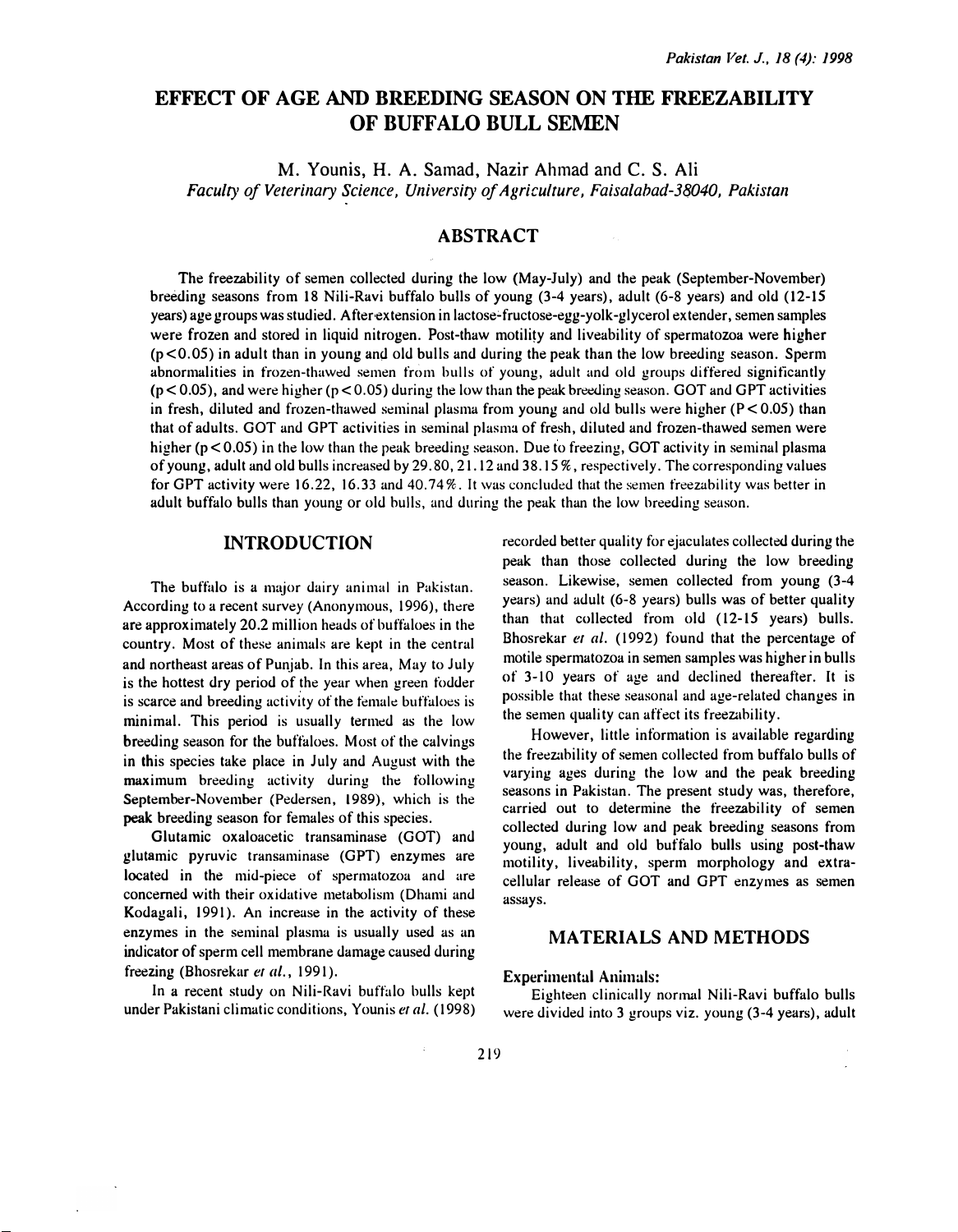$(6-8$  years) and old  $(12-15$  years), with six animals in each group.

### Feeding and Management:

The experimental animals were kept under the naturally prevailing climatic conditions at the Semen Production Unit, Qadirabad, District Sahiwal. This study was carried out during low (May to July, 1995) and peak (September to November, 1995) breeding seasons of the female buffaloes.

The experimental bulls were housed individually in pens with open space, having sufticient cross ventilation and protection against heat during summer. Each bull was fed 35 to 65 kg of good quality seasonal green fodder daily. In addition, two to three kg of concentrate was offered per bull per day.

## Semen Collection, Processing and Freezing:

Semen (two ejaculates) from each buffalo bull was collected once a week using an artificial vagina. Immediately after collection, the two ejaculates were pooled and evaluated at 37°C for sperm cell concentration and percentage of individually motile spermatozoa (Nazir, 1988). Samples with at least GO% motile spermatozoa were selected for processing.

Selected samples were diluted at  $30^{\circ}$ C by slow and one step dilution method (Nazir, 1988), using lactosefructose-egg-yolk-glycerol extender, with a final concentration of 30 million spermatozoa per 0.5 ml and were tilled in 0.5 ml french straws. After an equilibration period of six hours at  $5^{\circ}$ C, freezing of straws was performed in a wide mouth freezing chamber containing liquid nitrogen. A wire net, temperature of which was lowered down by dipping it into liquid nitrogen for a while, was used for holding the straws in vapours of liquid nitrogen 5cm above the surface of liquid nitrogen. The freezing process was completed within 8 minutes (Ahmad et  $al.$ , 1980). Then the wire net containing the straws was gradually lowered down into liquid nitrogen and stored for at least 24 hours.

### **Evaluation of Frozen Semen:**

Frozen straws were thawed at  $37^{\circ}$ C for 15-20 sec and examined for post-thaw motility, liveability and sperm morphology. In order to study the liveability of spermatozoa, the thawed samples were stored at  $37^{\circ}$ C and examined tor sperm motility every hour till the death of all spermatozoa.

The sperm morphology was studied by the eosinnigrosin staining technique. For this purpose, one drop of frozen-thawed semen was mixed with 4-5 drops of eosin-nigrosin stain and incubated at  $37^{\circ}$ C for one

minute. A thin smear was then made on a clean microscopic slide, dried in air at room temperature and examined under oil immersion by using phase contrast microscopy (X 1000). Two slides were made for each sample and 100 spermatozoa were examined for their morphology in random fields per slide. Then the percentage of morphologically abnormal spermatozoa was assessed (Jainudeen et al., 1982).

### Estimation of' Transaminase Activities:

The extracellular GOT and OPT activities were measured in fresh, diluted and frozen-thawed semen. For this purpose, the respective semen samples were centrifuged at 3000 rpm for 10 minutes and the supernatant was used for enzyme assay by photometric method, recommended by the International Federation of Clinical Chemistry (Anonymous, 1980), using Randox GOT and OPT Kits.

Each kit consisted of a 100ml vial containing substrate and 10 vials containing reagent powder. To reconstitute, 10ml of the substrate was added into a reagent vial containing reagent powder, mixed gently and stored at  $4^{\circ}$ C for use within 48 hours. A 500ul of this mixture was poured into a 3ml vial to which 50ul of seminal plasma was added. The final mixture was incubated in a water bath at  $37<sup>°</sup>C$  for one minute and fed to the photometer (Microlab, Merk). The photometric reading gave the enzyme activity in units per litre of seminal plasma.

#### Statistical analysis:

In order to see the magnitude of variation in attributes of frozen-thawed semen and conception rates among bulls of three age groups and the two seasons, the data were su�jected to analysis of variance, using factorial experiment under completely randomized design (Snedecor and Cochran, 1989). The factors included were season and age for the motility and liveability and season, age and fractions of the semen (fresh, diluted and frozen-thawed) tor GOT and GPT activities. Duncan's Multiple Range test (Duncan, 1955) was applied for multiple mean comparisons, where the analysis of variance revealed a significant effect.

## RESULTS AND DISCUSSION

#### Post-Thaw Motility:

In this study, the overall post-thaw motility averaged 41.81  $\pm$  0.49%. Similar post-thaw motility of 40.34-44.23% was recorded by Chaudhry ( 197 1) and Heuer (1981). However, Chaudhry (1989) and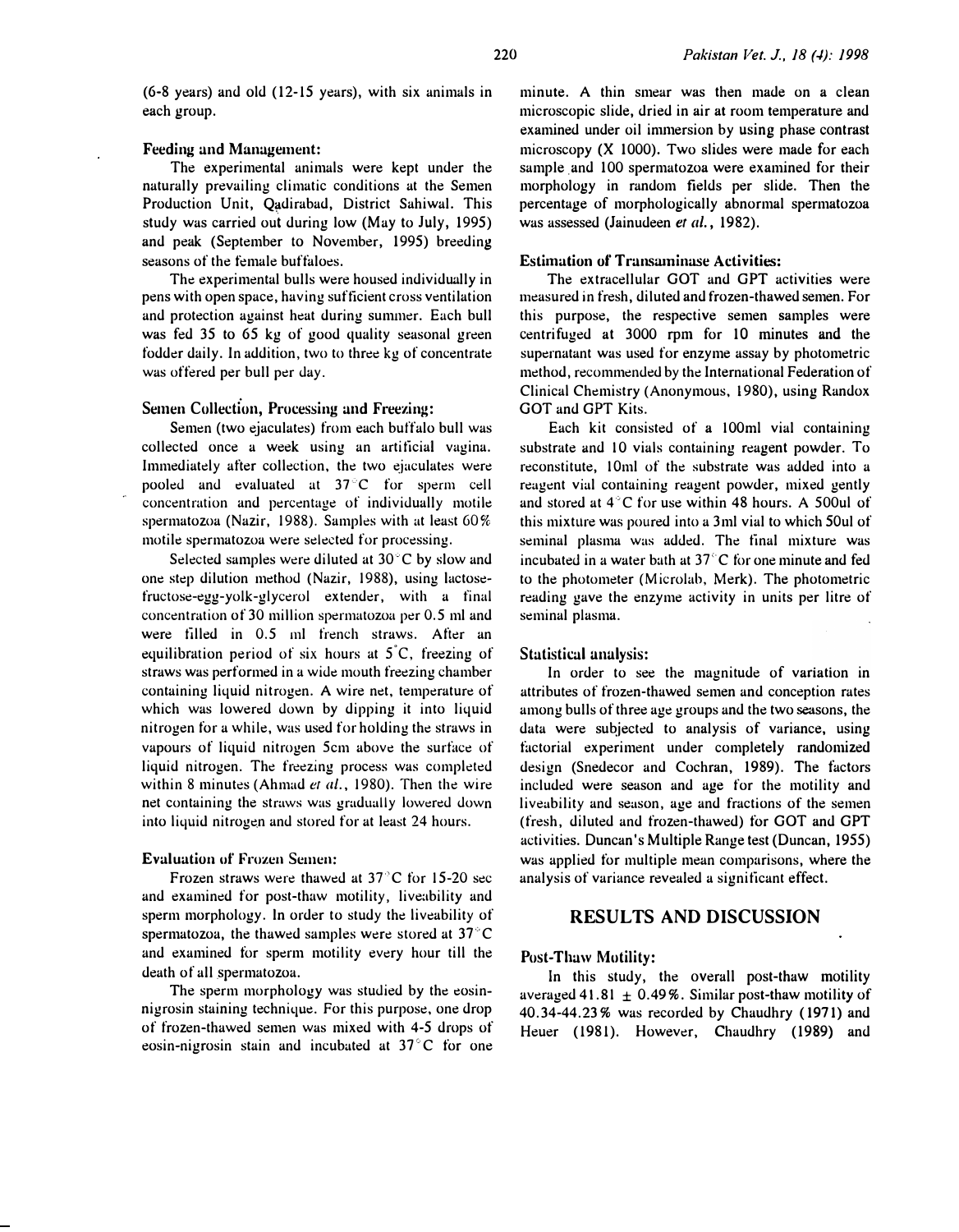Chinnaiya and Ganguli (1990) reported lower values (34-38%) whereas Bhosrekar et al. (1992) reported relatively higher post-thaw motility (49.45%) than the present study. These variations can be attributed to differences in the composition of extenders and the methods used for deep freezing and thawing of semen by these workers.

Adult buffalo bulls had higher  $(P < 0.05)$  post-thaw motility than young and old bulls, whereas difference between the latter two groups was non-significant (Table 1). The semen collected during the peak breeding season yielded higher  $(P < 0.05)$  post-thaw motility than that collected during the low breeding season (Table 1). Nazir (1988) and Chinnaiya and Ganguli (1990) made similar observations on frozen-thawed semen of buffalo bulls. According to Heuer (1981), post-thaw motility of spermatozoa differed non significantly during the low and the peak breeding seasons, if the bulls were kept under improved managemental practices.

|                                               |  |  | Table 1: Post-thaw motility, liveability and abnormal |  |  |
|-----------------------------------------------|--|--|-------------------------------------------------------|--|--|
| spermatozoa in frozen-thawed semen during the |  |  |                                                       |  |  |
|                                               |  |  | low and the peak breeding seasons (means $\pm$        |  |  |
| <b>CEMA</b>                                   |  |  |                                                       |  |  |

|                          | SEM)                |                   |                   |  |  |  |
|--------------------------|---------------------|-------------------|-------------------|--|--|--|
| Age                      | Low breeding        | Peak breeding     | Overall           |  |  |  |
| groups                   | season              | season            | mean              |  |  |  |
| Post-thaw motility (%)   |                     |                   |                   |  |  |  |
| Young                    | $39.72 \pm 0.86$    | $41.94 \pm 1.08$  | $40.83 + 0.70$    |  |  |  |
| Adult                    | $42.50 \pm 0.83$    | $48.06 \pm 0.82$  | $45.27 + 0.74a$   |  |  |  |
| Old                      | $38.61 + 0.89$      | $40.00 \pm 1.21$  | $39.30 + 0.75$    |  |  |  |
| Mean                     | $40.28 + 0.54B$     | $43.33 + 0.76A$   | $41.81 \pm 0.49$  |  |  |  |
|                          | Liveability (hours) |                   |                   |  |  |  |
| Young                    | $4.07 + 0.20$       | $5.69 \pm 0.19$   | $4.86 \pm 0.20$   |  |  |  |
| Adult                    | $5.10 \pm 0.13$     | $6.27 + 0.60$     | $5.60 \pm 0.12a$  |  |  |  |
| Old                      | $3.86 \pm 0.23$     | $5.12 + 0.22$     | $4.73 + 0.21b$    |  |  |  |
| Mean                     | $4.34 + 0.13B$      | $5.73 + 0.13A$    | $5.04 + 0.11$     |  |  |  |
| Abnormal spermatozoa (%) |                     |                   |                   |  |  |  |
| Young                    | $37.56 \pm 1.43$    | $29.98 \pm 3.69$  | $33.77 \pm 1.05a$ |  |  |  |
| Adult                    | $31.14 \pm 0.88$    | $23.69 \pm 0.76$  | $27.42 \pm 0.85b$ |  |  |  |
| Old                      | $38.18 \pm 1.38$    | $34.56 \pm 3.89$  | 36.36±0.87a       |  |  |  |
| Mean                     | $35.63 \pm 0.85$ A  | $29.41 \pm 0.76B$ | $32.43 \pm 0.53$  |  |  |  |
|                          |                     |                   |                   |  |  |  |

Values with different lower case letters in a column and upper case letters in a row for each parameter differ significantly  $(p < 0.05)$ .

#### Liveability of Spermatozoa:

In the present study, the overall liveability of frozen-thawed spermatozoa stored at 37°C averaged 5.04  $\pm$  0.11 hours. Rao *et al.* (1986), Nazir (1988) and Bhosrekar et al. (1992) reported similar findings of sperm liveability ranging from  $4.27$  to  $6.13$  hours in frozen-thawed buffalo semen. According to Khokhar et al. (1987), the liveability of buffalo spermatozoa was 3.46 hours which is less than that reported in the current study. The difference might be due to variations in the methods used for handling of semen.

Spermatozoa collected from adult buffalo bulls had higher  $(P < 0.05)$  liveability than young and old bulls, the difference between the latter two groups was nonsignificant. Higher (P < 0.05) liveability of spermatozoa was recorded during the peak than the low breeding season (Table 1).

#### Sperm Morphology:

In the present study, the overall percentage of abnormal spermatozoa in frozen-thawed semen averaged  $32.43 + 0.53$ . Previous studies have shown that abnormal spermatozoa in frozen-thawed semen varied from 25.5 to 44.4% (Rao et al., 1986; Khokhar et al., 1987).

The incidence of abnormal spermatozoa in frozenthawed semen was higher  $(P < 0.05)$  in old than in young or adult bulls, whereas the difference between bulls of the latter two groups was non-significant (Table 1). In the low breeding season, there was higher percentage of abnormal spermatozoa ( $P < 0.05$ ) than the peak breeding season (Table 1). Higher percentage of sperm defects including micro, swollen and giant heads are associated with poor fertility (Heuer et al., 1987). The same holds true for various acrosomal abnormalities.

In the present study, the overall percentage of abnormal spermatozoa in frozen-thawed semen averaged  $32.43 \pm 0.53$ . Pre-freeze evaluation of these semen samples revealed an average of  $12.97 \pm 0.48\%$ abnormal spermatozoa (Younis et al., 1998). Thus, there was an increase of 150% in the sperm abnormalities due to freezing. This highlights the importance of improving the existing technique used for freezing of buffalo bull semen in the country.

In the present study, the post-thaw quality of semen samples collected from adult buffalo bulls was better in terms of post-thaw motility, liveability and sperm morphology than those collected from young or old bulls. This might have been due to the fact that the freshly collected ejaculates from the same bulls were also of better quality in adult than in old animals in terms of initial sperm motility and live and morphologically normal spermatozoa (Younis et al., 1998). Bhosrekar et al. (1992) found that the percentage of motile spermatozoa in semen samples was higher in bulls of 3- 10 years of age and declined thereafter. Age related changes in the genital tract e.g. testicular degeneration and fibrosis of seminiferous tubules may be blamed for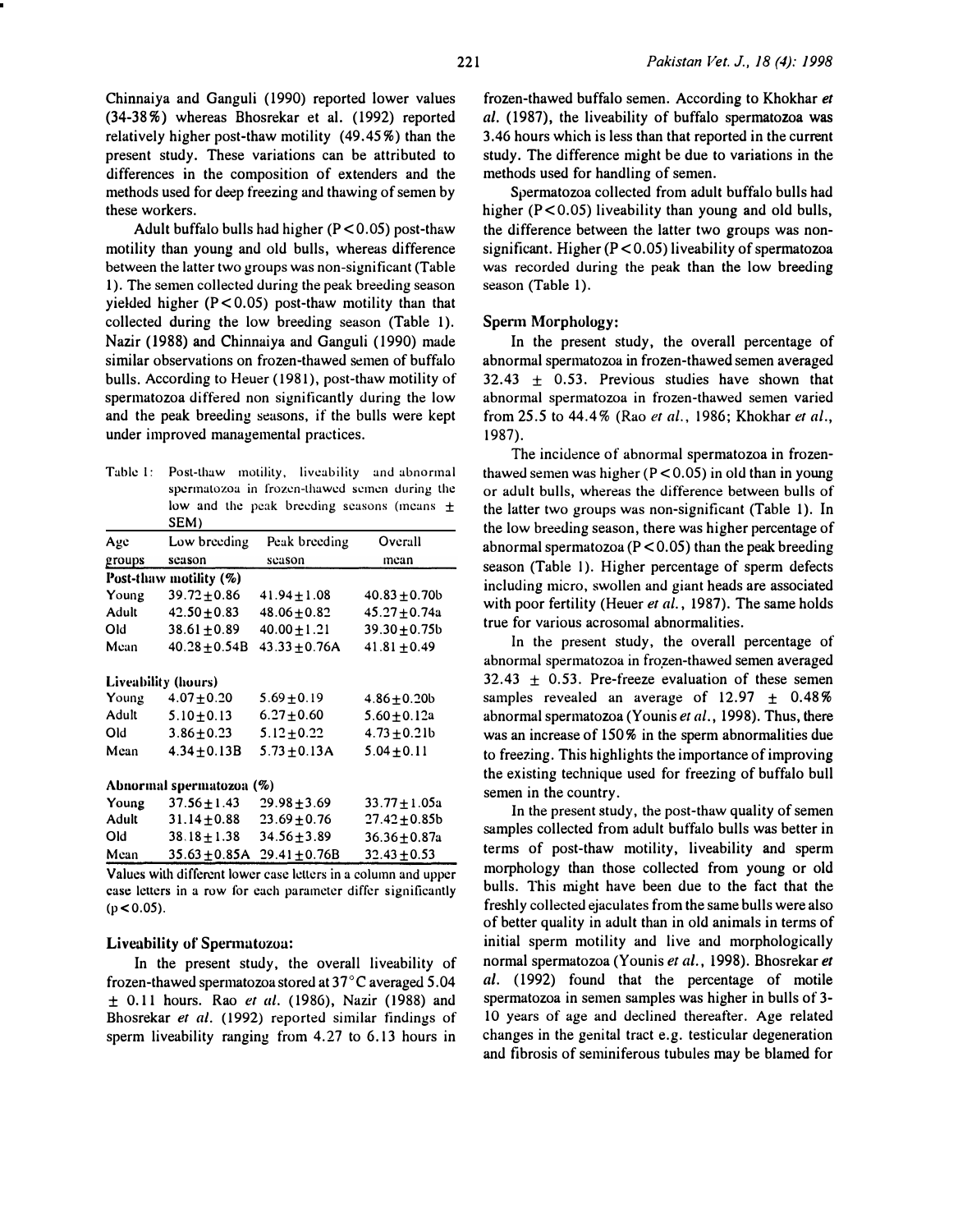poor quality of semen in old animals. Furthermore, it appears that ejaculates showing better pre-freeze quality also prove better at post-thaw evaluation.

Table 2: GOT and GPT activities (units/litre) in fresh, diluted and frozen-thawed seminal plasma for the low and the peak breeding seasons (mean  $\pm$  SEM).

| Low breeding                       | Peak breeding                               |                                                             |  |  |  |  |
|------------------------------------|---------------------------------------------|-------------------------------------------------------------|--|--|--|--|
| season                             | season                                      | Overall mean                                                |  |  |  |  |
| groups<br><b>GOT</b> (units/liter) |                                             |                                                             |  |  |  |  |
|                                    |                                             |                                                             |  |  |  |  |
| 267.00±29.78                       | 204.44±12.21                                | $235.72 \pm 16.72b$                                         |  |  |  |  |
| 263.89±13.43                       | 187.00±6.06                                 | 225.44±9.74b                                                |  |  |  |  |
| $318.61 \pm 37.14$                 | $228.67 + 21.13$                            | 273.64±22.39a                                               |  |  |  |  |
| 283.17±16.54A                      | $206.70 \pm 8.55B$                          | 244.94±9.97                                                 |  |  |  |  |
|                                    |                                             |                                                             |  |  |  |  |
| 289.61±29.61                       | 241.72±11.56                                | $265.67 \pm 16.18a$                                         |  |  |  |  |
| 284.83±14.31                       | $217.28 \pm 6.37$                           | 251.06±9.60b                                                |  |  |  |  |
| 339.67±37.91                       | 262.94±22.67                                | 301.31±22.71a                                               |  |  |  |  |
| 304.70±16.76A                      | 240.65±8.95B                                | $272.68 \pm 13.53$                                          |  |  |  |  |
|                                    |                                             |                                                             |  |  |  |  |
|                                    |                                             | 305.97±17.80a                                               |  |  |  |  |
| 303.00±15.97                       | 243.22±7.09                                 | 273.II±9.98b                                                |  |  |  |  |
|                                    |                                             | 378.03±23.58a                                               |  |  |  |  |
| 329.56±17.59A                      |                                             | $302.37 \pm 10.53$                                          |  |  |  |  |
| GPT (units/liter)                  |                                             |                                                             |  |  |  |  |
|                                    |                                             |                                                             |  |  |  |  |
| 66.44±8.80                         | $36.44 \pm 5.80$                            | 66.44±5.78b                                                 |  |  |  |  |
| 35.44±1.93                         | 17.17 $\pm$ 1.16                            | 42.31±1.90c                                                 |  |  |  |  |
|                                    |                                             | $71.19 + 9.08a$                                             |  |  |  |  |
| $64.96 + 6.76A$                    | $34.33 \pm 3.19B$                           | $49.65 \pm 4.02$                                            |  |  |  |  |
|                                    |                                             |                                                             |  |  |  |  |
| 74.00±5.80                         | $48.94 \pm 6.76$                            | $66.31 \pm 6.63a$                                           |  |  |  |  |
| 51.50±2.99                         | $32.67 \pm 1.92$                            | $38.19 \pm 2.80$                                            |  |  |  |  |
| 110.00±16.32                       | 64.50 $\pm$ 7.15                            | 87.25±9.67a                                                 |  |  |  |  |
| 97.06±18.38A                       | 46.11±3.39B                                 | 71.58±9.67                                                  |  |  |  |  |
|                                    |                                             |                                                             |  |  |  |  |
| 92.78±19.25                        | 67.67±7.16                                  | 77.22±6.33b                                                 |  |  |  |  |
| $65.78 \pm 3.80$                   | 32.67±1.92                                  | 49.22±3.50c                                                 |  |  |  |  |
| 123.78±17.06                       | 76.61±7.75                                  | 100.19±10.06a                                               |  |  |  |  |
| 94.11±7.24A                        | 56.98±4.33B                                 | 75.55±4.56                                                  |  |  |  |  |
|                                    | 327.33±32.53<br>358.33±38.58<br>93.00±15.76 | 284.61±13.89<br>297.72±26.33<br>275.19±10.50B<br>49.39±5.96 |  |  |  |  |

Values with different lower case letters in a column and upper case letters in a row for each parameter differ significantly  $(p < 0.05)$ .

#### Transaminase Activities:

The mean GOT activity in the seminal plasma increased by 29.80, 21.12 and 38.15% in young, adult and old bulls respectively, due to freezing (Table 2). Likewise, the mean GPT activity in the seminal plasma

increased by 16.22% in young bulls, 16.33% in aduh bulls and 40.74% in old bulls during freezing (Table 2). These findings are in agreement to those reported by Khokhar et al. (1987), who stated that GOT and GPT activities in frozen-thawed semen were maximum after freezing. Iqbal (1987) stated that most of the transaminase release occurred between equilibration and

In this study, higher activities of GOT and GPT were recorded in all three fractions of seminal plasma from young and old than adult bulls  $(P < 0.05)$ . Similarly, ejaculates collected during the low breeding season had higher GOT and GPT activities  $(P < 0.05)$ than those collected during the peak breeding season (Table 2). This was true for fresh, diluted and frozenthawed fractions of the seminal plasma.

Based on the findings of this study it can be concluded that the semen from adult bulls had better freezability than that from young or old bulls. Moreover, the semen collected during the peak breeding season showed higher post-thaw motility and liveability and lower sperm abnormalities than that collected during the low breeding season. However, these findings are based on in vitro studies. Before making any recommendation, conception rates in buffaloes inseminated with frozen-thawed semen collected from 'bulls of different ages during the low and the peak breeding seasons should be studied.

### REFERENCES

- Ahmad, K., R.A. Chaudhry, W. Ahmad and Ala-ud-Din, 1980. Deep-freezing of buffalo spermatozoa by straw method. Pakistan J. Agric. Sci., 17: 1 -2.
- Anonymous, 1980. International Federation of Clinical Chemistry, Scientific Committee. J. Clin. Chern. Clin. Biochem. 18: 521-534.
- Anonymous, 1 996. Pakistan in Figures. Federal Bureau of Statistics Division, Government of Pakistan, Islamabad.
- Bhosrekar, M.R., S. Mokashi, J.R. Purohit, S.B. Gokhale, and B. R. Mangurkar, 1991. Studies on the effect of deep freezing and seasons on the leakage of aspartate amino transferase into extracellular medium and sperm morphology of Murrah buffalo bulls. Anim. Reprod. Sci., 25: 219-226.
- Bhosrekar, M.R., J.R. Purohit, S.B. Gokhale, and B.R. Mangurkar, 1992. Semen characteristics and behavioral patterns of buffalo bulls in relation to age and seasons. Indian J. Anim. Sci., 62: 251-255.

24 hr after freezing.